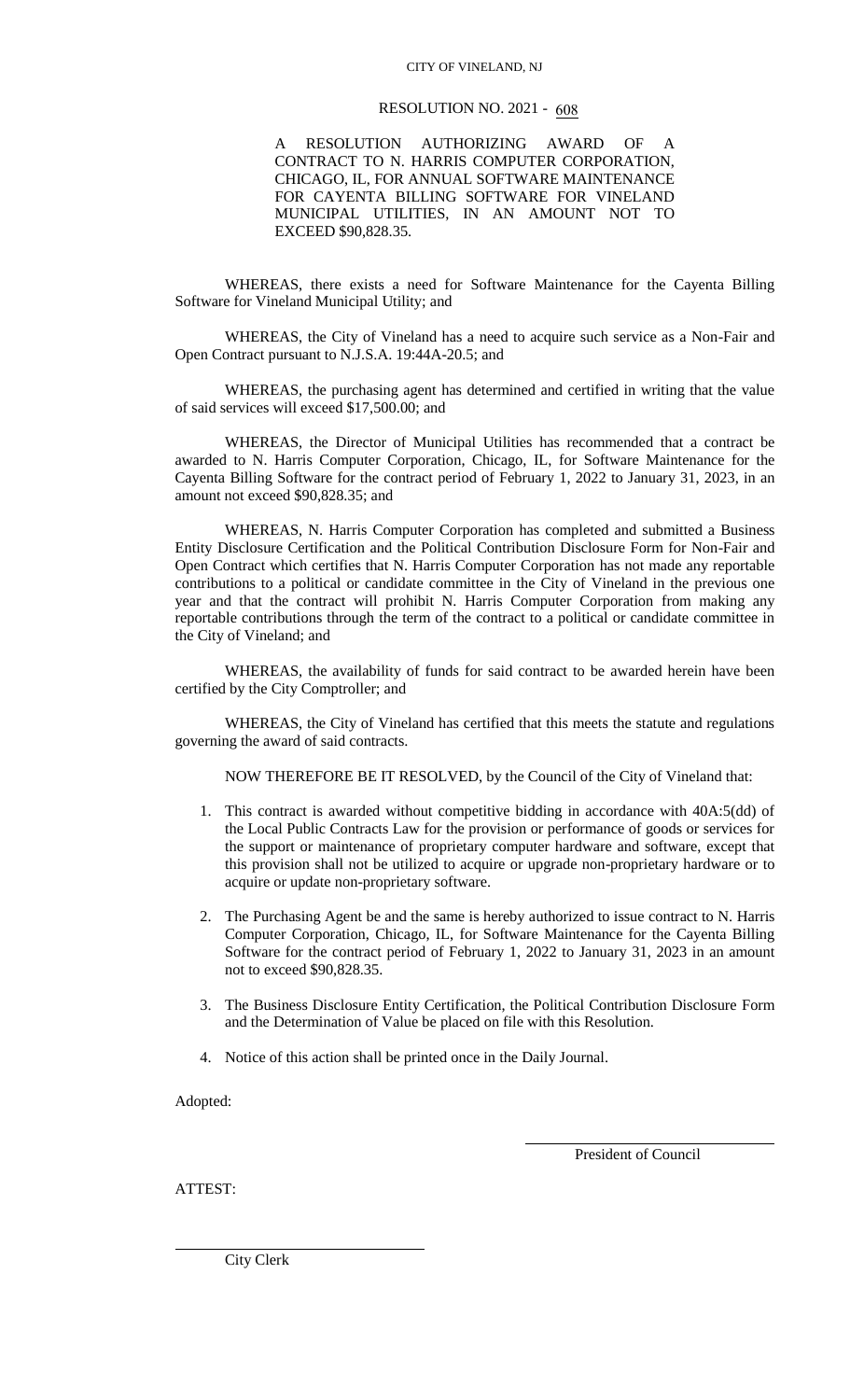## REQUEST FOR RESOLUTION FOR CONTRACT AWARDS UNDER 40A:11-5 EXCEPTIONS

## (PROFESSIONAL SERVICES, EUS, SOFTWARE MAINTENANCE, ETC)

11/29/2021

(DATE)

|  |  | Service (detailed description): Cayenta Software Support and Maintenance |
|--|--|--------------------------------------------------------------------------|
|--|--|--------------------------------------------------------------------------|

2. Amount to be Awarded: \$90,828.35

|    | ٠<br>۰ |
|----|--------|
| J. | W      |

Encumber Total Award Encumber by Supplemental Release

| 3. | Amount Budgeted: \$90,828.35 |  |
|----|------------------------------|--|
|----|------------------------------|--|

4 Budgeted: By Ordinance No Or Grant: Title & Year

\*\*Account Number to be Charged: 1-05-55-502-9006-53016 E922 5

Contract Period:  $\frac{2}{1/2022}$  to  $\frac{1}{31/2023}$ 6

Date To Be Awarded: 12/28/2021 7

Recommended Vendor and Address: Cayenta, a Division of Harris Computer Syst. 8

9. Justification for Vendor Recommendation: (attach additional information for Council review) Maintenance, Support and annual licencing fees for Utility Customer Care<br>and Billing software.

Non-Fair & Open (Pay-to-Play documents required) Fair & Open: How was RFP advertised?

10. Evaluation Performed by: Robert Napier

ll. Approved by:

12. Attachments:

| $\Box$ | <b>Awarding Proposal</b> |                                            |  |  |  |  |
|--------|--------------------------|--------------------------------------------|--|--|--|--|
|        |                          | $\triangledown$ Other: Invoice #MN00136986 |  |  |  |  |

- Send copies to: Purchasing Division
- Business Administration<br>\*\* If more than one account #, provide break down